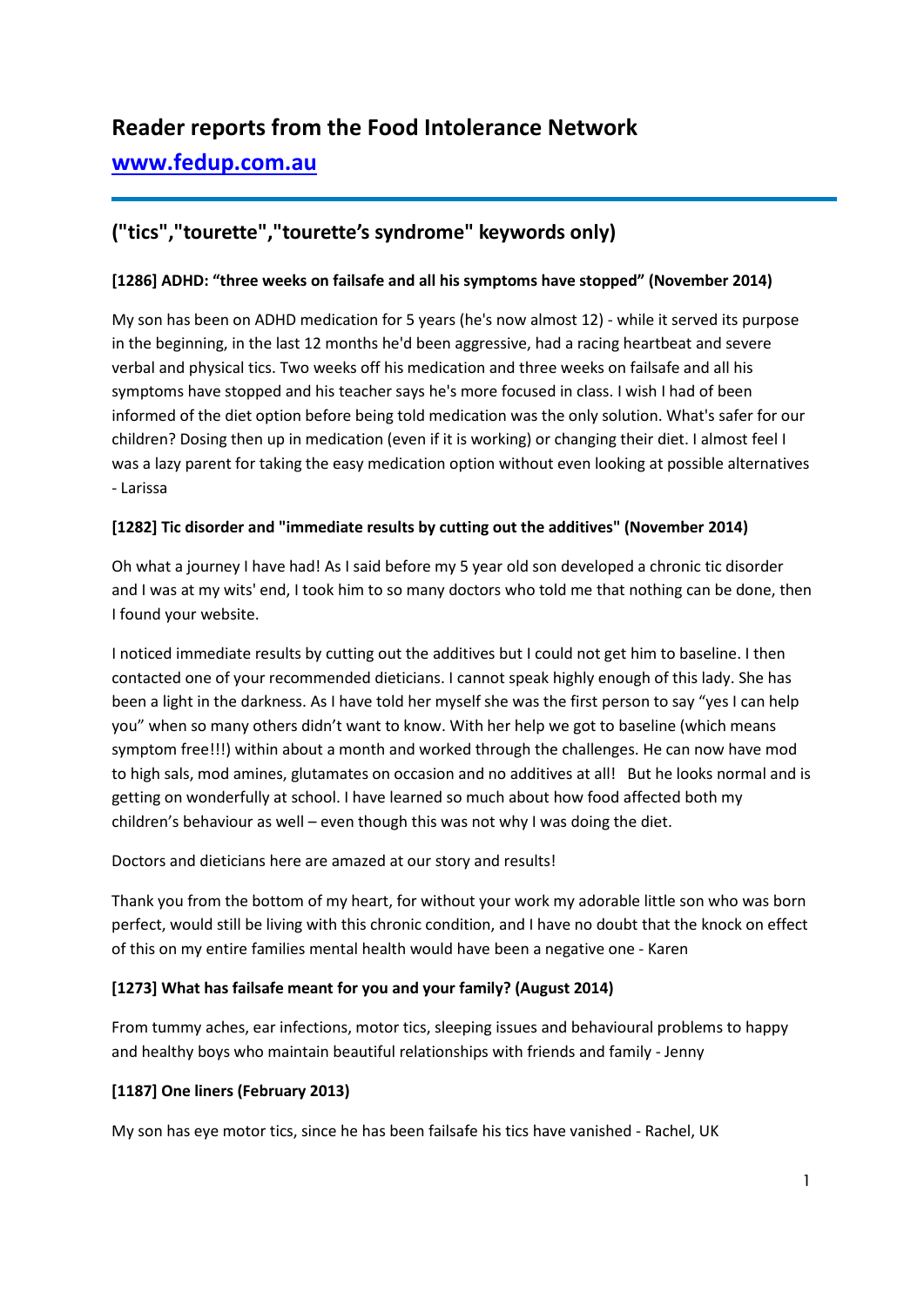# **[964] One-liners (October 2010)**

We have been following Failsafe eating for three months and it has made an enormous change to our 5 year old boy. Pre-diet he was very aggressive and had developed a range of tics, now all the tics have gone and his lovely, funny nature is shining through. So far the challenges that have affected him have been dairy and salicylates – Karen, by email

# **[898] Wow!!!! sums up effects of diet on tics (February 2010)**

(At the start) We have an appointment with your recommended dietitian in 2 weeks, which can't come quick enough. Our 9-year-old son has had (with hindsight) intermittent tics for the last couple of years. Last weekend he was so agitated and had particularly bad tics which seemed to follow him having an ice cone with some terrible colouring/flavouring over it which someone bought him with the best intentions! Traditionally, we have always had plenty of fruit and veg and I think has contributed also. A trip to the GP resulted in being told they were habits which we should ignore and if they hadn't gone in 2 months to go back.

So, we started failsafe last weekend and are now on day 7 having had him off school with a cough, cold and generally irritable. Things improved loads today until a friend of his gave him a starburst earlier this evening at the village movies and within an hour at the most he was incredibly twitchy...is it possible for him to have such an immediate reaction to something?..then improve within a couple of hours?

We have gone through thoughts of Tourette's syndrome, some of the symptoms he seems to have sniffing, twitching, vocal tics, though the GP said this was unlikely ... he was definitely agitated tonight though we don't know if it was due to the noise / busyness of the place or could have been the starburst. His favourite foods are orange juice, olives, mushrooms, salami all of which have been eliminated, and we are thinking salicylates maybe the culprit ...

**(12 days later)** Just a quick update on things, it's been an interesting week! Our son's tics had been improving, but he had a terrible cough and kept spiking temps so he is now on antibiotics for a chest infection, and is improving cough/temp wise but his tics seem to have really worsened again. Looking at the ingredients on his meds, it's reassuring to think we are on the right track. We have managed to stick to the elimination diet and he has been really good at chomping his sprouts etc ... not enthusiastically ... but eating them!

**(After 5 weeks)** Thought it time I put an email together to update you on our son's progress !... wow!!!! sums it up nicely! We have been to see the dietitian twice now and are fine tuning our failsafe eating. I would say he is 80% improved, hardly any physical tics, occasional vocals and bed wetting is still a problem but we are hoping with the fine tuning we may be able to help that. He is more focused on homework, even doing extra to catch up!! It has been a revelation and continues to be so, my husband has lost weight (it needed to go!)and his BP has dropped to normal limits so everyone is better all round.

**(After 6 months)** Another update! Things all went a bit off track a few months ago and I think the pressure of everything all got a bit too much, especially for our son. However, with the relapse in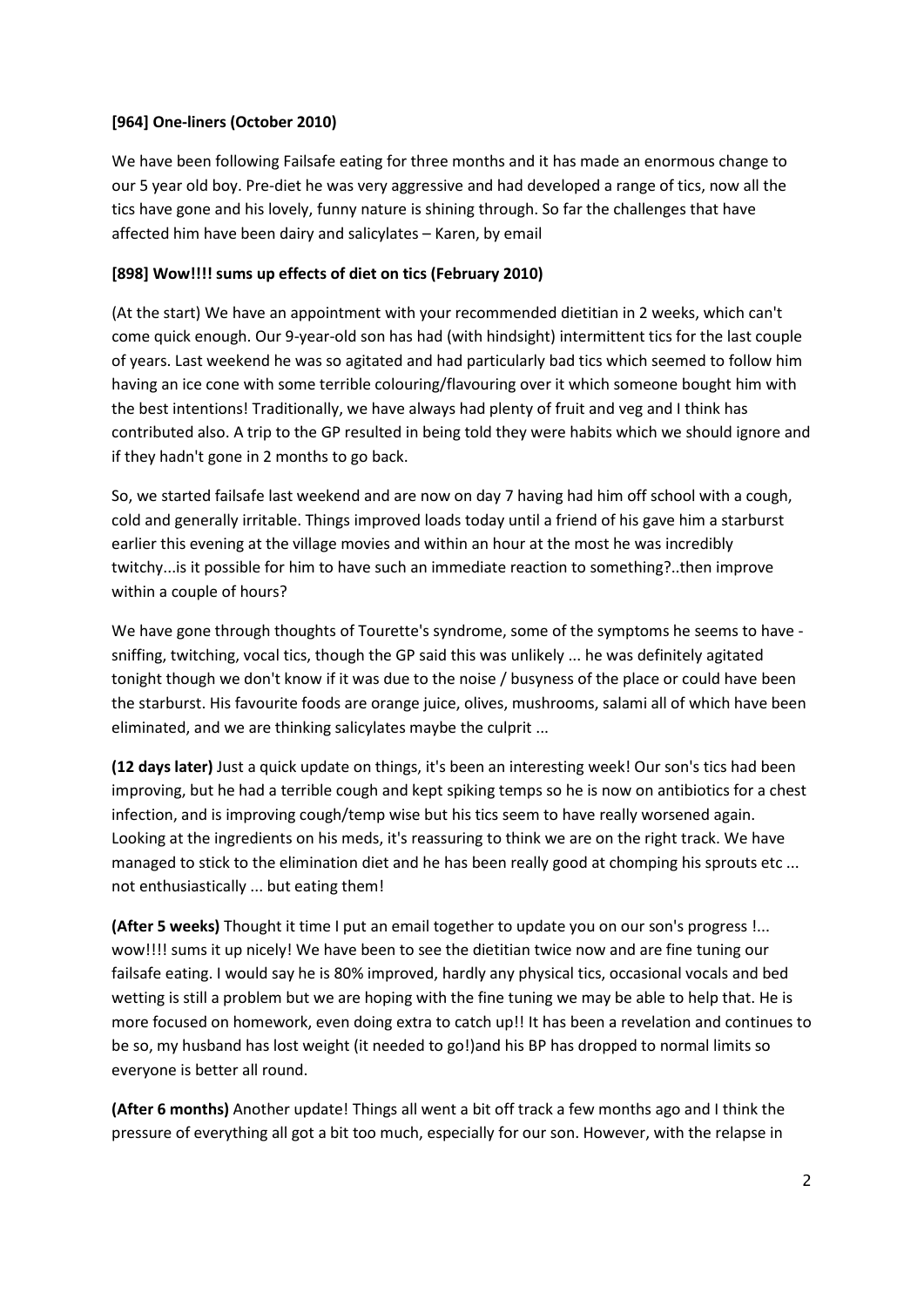diet the tics returned and so we have gone failsafe again but without the pressure and fuss this time. Meals out and parties are relaxed and he can have whatever is on offer! Most of the time we are failsafe at home without anyone really realising it ... it has become a way of life! Plus the tics have disappeared which is reassuring to know that we are doing the right thing. Another trigger we are almost 100% sure of is scented candles, we had one of these in the lounge around the time of the return of the tics!

I cannot thank you enough for all the info you and Sue have put together, your books and Friendly Food have to be the most well thumbed books in our house! – Amanda, by email.

# **[580] Tics disappeared on day 10 (September 2007)**

Our son was diagnosed with Tourette's at the age of six. He had substantial tics, but no behavioural problems. I decided to apply the complete elimination diet (not an easy process.) By day 7, I was quite despondent with no obvious improvements and then miraculously, by day 10, his tics had disappeared. He had been experiencing severe eye, mouth and head jerking tics for over 2 years. I haven't yet narrowed the tics to any specific reaction. Thanks for your amazing website - it definitely saved our boy from a very troubling syndrome. - by email

# **[578] Tics related to salicylates in summer fruits (September 2007)**

My son very suddenly developed mild facial (rapid blinking eye and lip biting) and vocal tics (sounds like a quiet grunt or throat clearing sound) at a time when I think his hyper/silly behaviour and other food intolerance symptoms escalated, probably in response to his increased consumption of summer fruits, salads and juices. Other symptoms included: loud voice, bed wetting, sinusitis, teeth grinding. All of his favourite foods were high in salicylates: strawberries, apricots, rockmelon, tomato, cucumber, capsicum, broccoli, vegemite, spag bol, apple juice etc. His diet contained few foods with colourings, flavourings and preservatives as I've always tried to encourage "healthy" foods which he has been very willing to eat.

We noticed some improvement (in behaviour, bed wetting, teeth grinding but not tics) over a week just by changing fruits to pears and bananas, stopping vegemite and tomatoes and switching to low sal veges and Bakers Delight bread. We visited a dietitian and Joe (not his real name) started on the elimination diet. He had a very obvious reaction to sals - hyper like I've never seen him within about 4 hours of starting the challenge. I wouldn't have believed it but my parents witnessed the reaction too! When they visited, he was his usual self, undertaking some quiet activities requiring concentration (jigsaw puzzles, colouring etc), chatting and on his (usual) best behaviour. Within about an hour and half of their arrival he changed into this wild, racing, hyper thing heart racing, unable to stand still, almost a "mad" look in his eyes, silly silly silly etc...the worst of it finished within about two hours and he basically collapsed exhausted and couldn't even stay up to wait for dinner guests that he had been looking forward to seeing. Very strange but so similar to the stories I've read on your web site.

We didn't manage any other challenges before Christmas - felt it too unfair to restrict his diet so severely during the holidays, although I did continue to restrict sals and he doesn't eat many processed, flavoured or coloured foods anyway. We continued along on this basis, watching his sals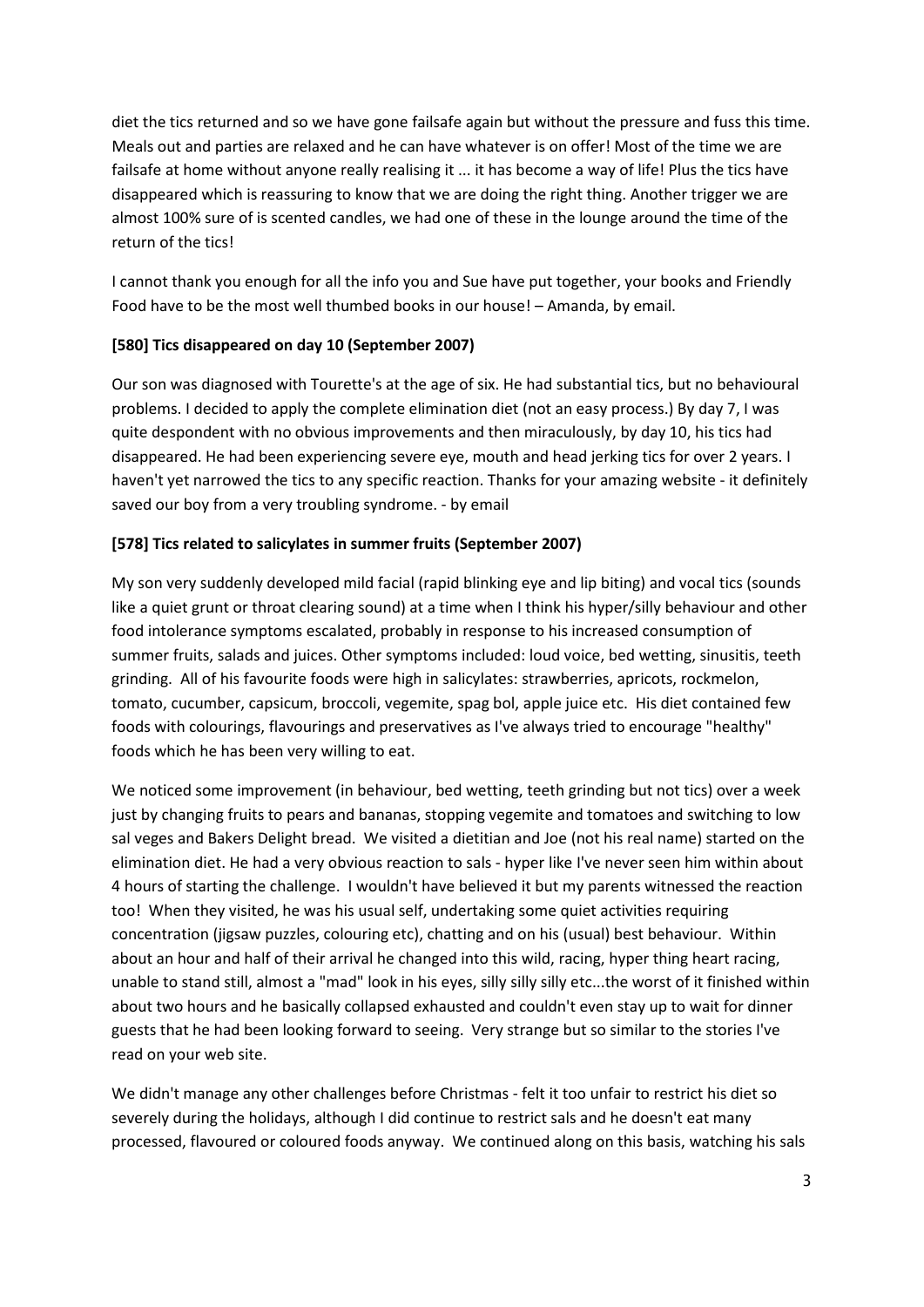intake over a day and over a week, and the tic went completely. His behaviour was much more predictable and stable and very much like the boy I know. He is still bed wetting although I am convinced it is worse when he has had sals (e.g. salad) in his dinner and this seems to be improving, particularly since we have been focussing consistently on his sals intake. Teeth grinding and sinusitis very improved. So I am absolutely committed to continuing our new approach to Joe's diet as we really have seen some big improvements. - by emails over a period of 3 months

# **[577] Motor tics related to amines (chocolate) and additives (lollies) (September 2007)**

We have been following the diet for several years and we have seen the positive effects a failsafe diet has on our hyperactive 6 year old daughter. She does have trouble with expressive language and has been having therapy for a year. If she eats something eg a chocolate or lollies for several days, she starts to stutter really badly and she also makes "jerking" movements with her body. - by email

# **[471] 319: 320: Chronic tic disorder from synthetic antioxidants (November 2006)**

My three boys have been avoiding a number of additives for many years now because of obvious affects on their behaviour and health. Last year my oldest son (then 8 years old) was diagnosed with Chronic Tic Disorder (one step before Tourettes Syndrome). He could not sit still, having tics in his face, neck, shoulders and arms. After a period of time, I realised that this behaviour coincided with an increase in eating hot chips. I stopped my son eating hot chips and THE TICS WENT AWAY. I have since tried him on hot chips and the same thing happens. The culprit ingredient/s here is the synthetic antioxidant 320 (and/or 319) that appears in most chips and oil used for deep frying, however manufacturers of frozen chips, and other products such as packet chips/crisps and dry biscuits do not need to list the additive on the label if the oil is less than 5% of the product. NOT GOOD ENOUGH! How can I help my son be tic free if we don t know when these nasty additives are in certain foods? – by email, Vic

# **[230] I felt I had a potential psychopath on my hands (February 2003)**

I am 42 and live in Sydney with my husband and 2 children. My story centres around my son, Alex who is now 6 years old. Alex is a little toughy, one of those kids who is highspeed, enthusiastic, in your face, adventuresome etc (and that's with a positive spin on his life).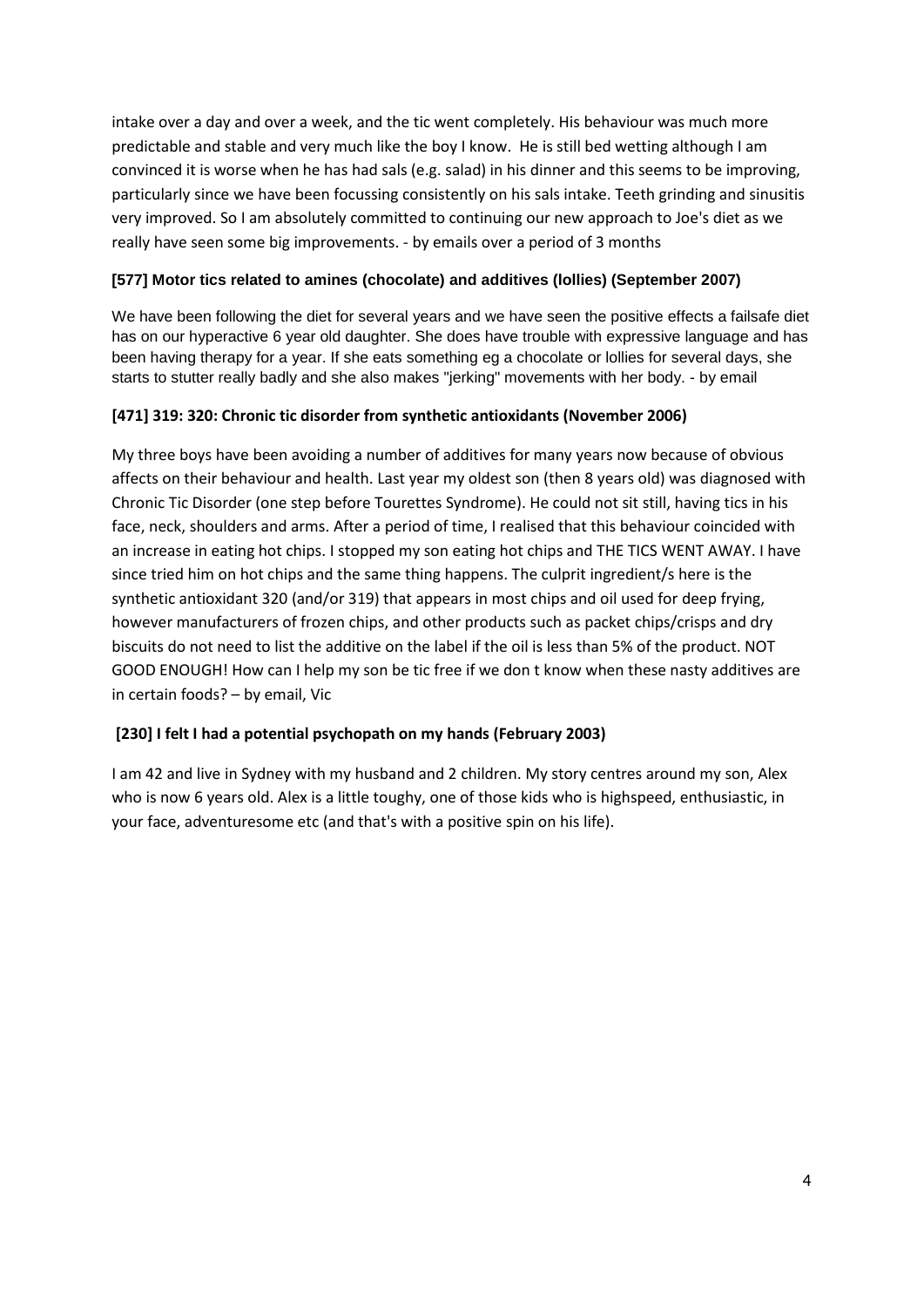He was born 2 weeks early, but a big boofy boy at 4kg. For the first 6 months he was a wonderfully placid calm child. Feed well, slept well, grew well, didn't seem to cry - dream baby. (Apart from having chicken pox, bronchiolitis and 2 fits in this period he was healthy and strong - though perhaps these illness should have given me a clue).

At six months he suddenly became incredibly restless - people would comment on him being active and a real 'tiger' - Looking back 3 things changed at this time - he started solids, started formula and he started daycare. I also remember noticing his face change. He had had a beautiful round baby face with bright blue eyes, and when he started on solids he got dark circles and creases under the eyes, and his eyes turned green - I remember crying at the loss of my beautiful baby boy.

His first year in day care was diabolical. In a class of 15 babies, with 4 carers they could not cope with Alex. He walked at 9 months and spent his time running around the other babies (that were still immobile) snatching toys, jumping on the babies, shrieking, and escaping - he seemed incredibly bright and had the mobility of a child at least 6 months older. Every evening I was met with the litany of what he had done that day to terrorise the class. The carers always looked frazzled and worn out. Their only solution was to give continuous time out as a unishment - he spent hours every day in a cot that he eventually broke - at the time I lived through it thinking it must get better - in hindsight I see their approach as completely inappropriate - he was too young to be punished - it didn't help to modify his behavior, rather it set it in stone.

He continued through daycare being rough and ready, and some days violent - he found their order and routine hard to take. When he wanted to run in the garden, he had to listen to the story, when he wanted to keep painting, he was told painting time was finished - the structure and lack of freedom drove him mad. And this was a university based childcare with great facilities and high staff to student numbers!!

Our life at home was crazy as well. It was like living with Jekyll and Hyde. Sometimes he would be a delight, other days he would be totally uncontrollable - usually incredibly defiant - he could stick to his point hour in hour out - it was impossible to win an argument - normal parenting didn't seem to work. He also had a habit of making loud repetitive noises.

Going out was a nightmare - he would run away, run into traffic, swear at strangers, try to strangle other children, and on a really bad day would threaten to kill people. There were many times when I felt that I had a potential psychopath or serial killer on my hands. Another characteristic was that he couldn't be told anything - he always wanted to learn first hand.

Harm minimisation seemed to be the best policy - I taught him to cook, use knives safely, chop wood with an axe, use power tools etc at a very young age - on the basis that he was going to find and use these items anyway, no matter what I did to try and stop him. Although he had a few accidents (mainly burns from cooking) this strategy has meant that he is still alive.

At 3 we discovered he had asthma, and glue ear - he had his first set of grommets inserted and could finally hear. At that stage I thought the hearing was the answer to all his behavioral problems, and I am sure he must have felt better being able to hear (Since then we have had another 3 sets of grommets inserted). He also changed to a community based, child centred pre-school/school which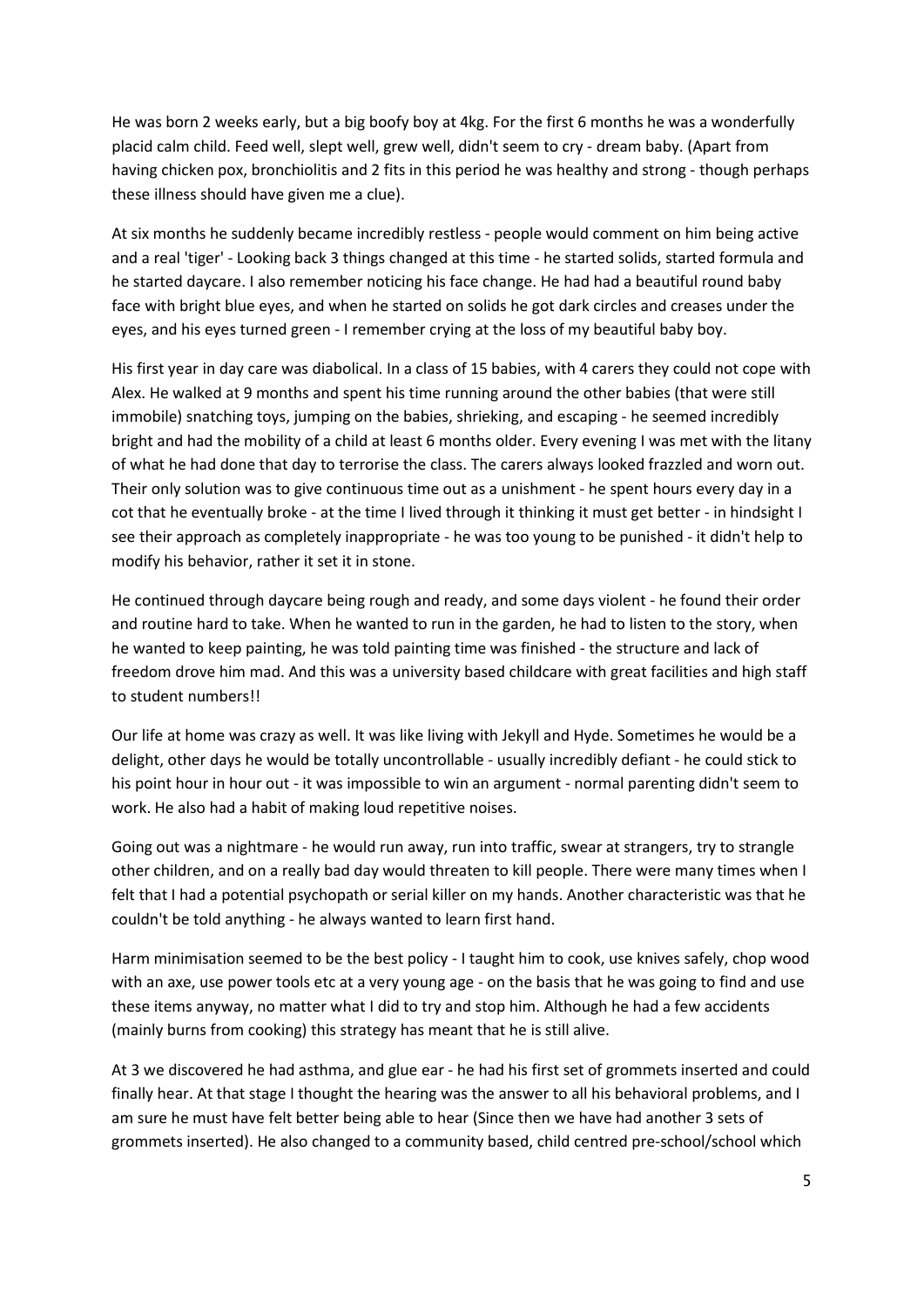was far better for him. They worked with what he wanted to do and let him learn and explore at his own pace. The other children were attracted to him in an odd way - they were always excited to see what daring deed or brilliant idea he had - he never lacked for incredible ideas or enthusiasm. Despite this, successful social interaction and aggression was still an issue, and friendships were dicey due to his unpredictability.

Another habit he had was ticcing - eye tics, snorting, touching other children, kicking - At 4 he was diagnosed with Tourettes by a paediatrican. (I followed up later with a neurologist who specialised in Tourettes who said that he was just a naughty boy who needed counselling).

I was also seeing the local health centre psychologist -but this seemed to be no more than a chance for me to talk - never really got to address Alex's needs.

Interestingly I found his behavior was always better in winter, and was diabolical by term 4 (I now think this is fruit related!).

By the end of pre-school several parents had started a petition to get him removed from the school luckily I had the support of the teachers and many other parents and this was stopped dead in its tracks.

I noticed that there were several different levels to his behavior - what I think of as 'full on' and then 'psycho'. I noticed that he became psycho after certain drinks - being sceptical about colour related behavior I started to read the labels whenever he went truly demented and psychotic - of course you can guess what I found - 102 At the time I had no idea that other people knew it was bad - I just thought I had the only child in the world who reacted to yellow colour - particularly as the popular wisdom of the day all said that red colour was the problem. So for the last 2 years I have avoided 102 - this helped a bit - but not totally.

The local health centre's counsellor visited the school and reported that his behavior was Oppositional Defiant - first time I had ever heard of it. The solution was to maximise his 'good interactions' - so once again no real help, and leaving it up to me to be a better parent.

Alex started school at the same child-centred preschool/school last year - he had a reasonably good year but was chronically sick - temperatures, stomach aches, head aches. However as he is so hyperactive, he often didn't realise he was sick, and I had to fight to get doctors to look at him. For example, I took him to hospital with severe asthma/croup - however as he was running around casualty making chicken noises he was not seen to as a priority case - when they finally looked at him, his oxygen levels were dangerously low and he was gasping for breath.

Another time we sat in a waiting room, left till last as he was jumping on chairs (and apparently well) - when he was finally seen the doctor couldn't believe he was racing around - his temperature was 41 and he had acute tonsillitis and a ear infection. He also had a severe salmonella infection last year and was losing considerable quantities of blood, but because of his high energy levels I was told it was just gastro and I was exaggerating his symptoms - it was finally diagnosed as salmonella and he had 2 weeks off recovering - I now know that when Alex is sick I have to force doctors to look for the worst. While I know he is ill, to anyone else he seems too full of beans to be sick - time and time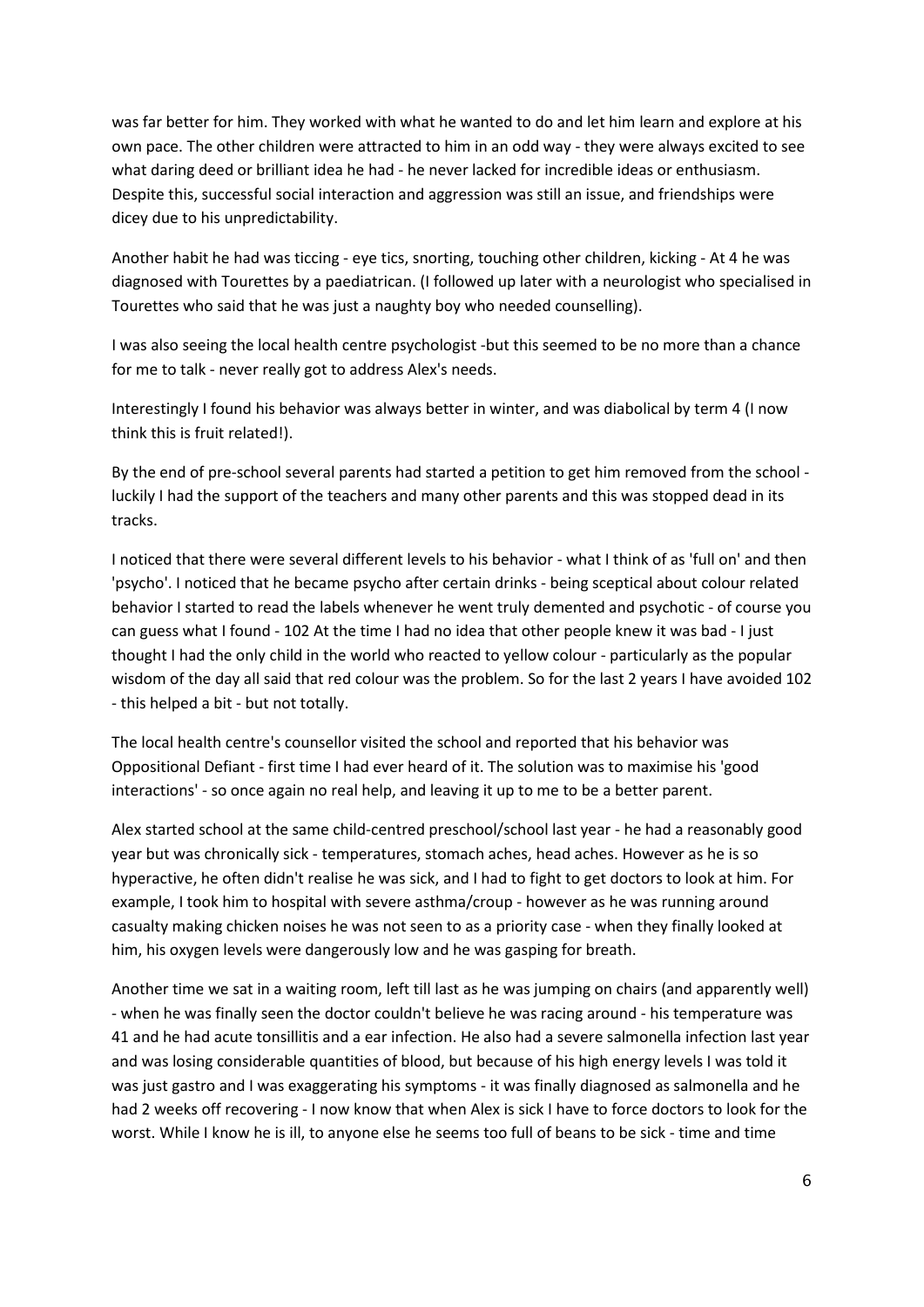again the doctors have been surprised when some odd illness turns up (ie scarlet fever, pneumonia, bronchiolitis, to name just a few)

At the end of last year I took Alex to yet another pediatrician - this time about his health - after a year of infections and unexplained temperatures I was thinking that there was something seriously wrong - he took his medical history and noted his pallor, and dark circles under his eyes - and pronounced food intolerance!!!

In December I started him on the diet given to me by this doctor - we removed milk, honey, colours and preservatives - and were told he could eat fruit, vegies and only cold pressed oil.

So - no result - if anything he became worse. While I thank this doctor for pointing me in the direction of food intolerance, his diet did nothing to help. A family friend recommended your cookbook to my mum. Since then I have spent the holidays reading Fed Up, and the cookbook and going failsafe.

We have cut out diary, amines, salicylates, and all the artificial additives, colours, preservatives etc. My mum has been a fantastic support. She is making all the 'extras' ie: jams, mayonaise, biscuits etc. Without her I couldn't have achieved so much. She also rings up food companies and asks them to clarify what their ingredients are, and what type of oil they are using! We haven't taken out gluten yet - not sure whether it is necessary.

And Alex? It has taken a while, but by the end of the holiday he was so much better. He was able to play consistently with children without it erupting into a major argument. Parents and friends have noticed the difference. I have also noticed that he is now able to be disciplined. He can hear what I am saying and understands when his behavior is wrong and I can now win an argument.

Last week was the first week back at school - first day was fantastic and I received lots of comment about how he changed. Then he started cheating and eating roll ups, muesli bars, chocolate cake and sweets from his friends - by the weekend he was making repetitive noises, chatting constantly, being selfish, crying and was unable to control himself. He visited a friend on the weekend, who had seen him a week before in his good phase, and she couldn't believe the difference - she is now a convert to the idea of food intolerance. In her words it is like he is on a drug trip, and we all just have to wait for him to come 'down'.

So we are back trying to get him adhering to his diet again - he says he wants to - I just have to wait and see. I want to get him back to the point where we can try some controlled challenges!

And the rest of the family? None of us are totally failsafe yet, and are all cheating when we are out, but I believe we all have symptoms that warrant the diet. My 9 yr old daughter is incredibly artistic, but unable to read, and has temper tantrums, I suffer migraines, mood swings, arthritis and occasional depression. Interestingly, my daughter did some market research for a new hyper flavoured snack food a few weeks ago. She came home in an uncontrollable rage to the point that she was throwing herself around the house kicking furniture etc. I have never seen her like that before - and just think, those snacks are about to do that to all our kids - it's criminal. -reader, Sydney